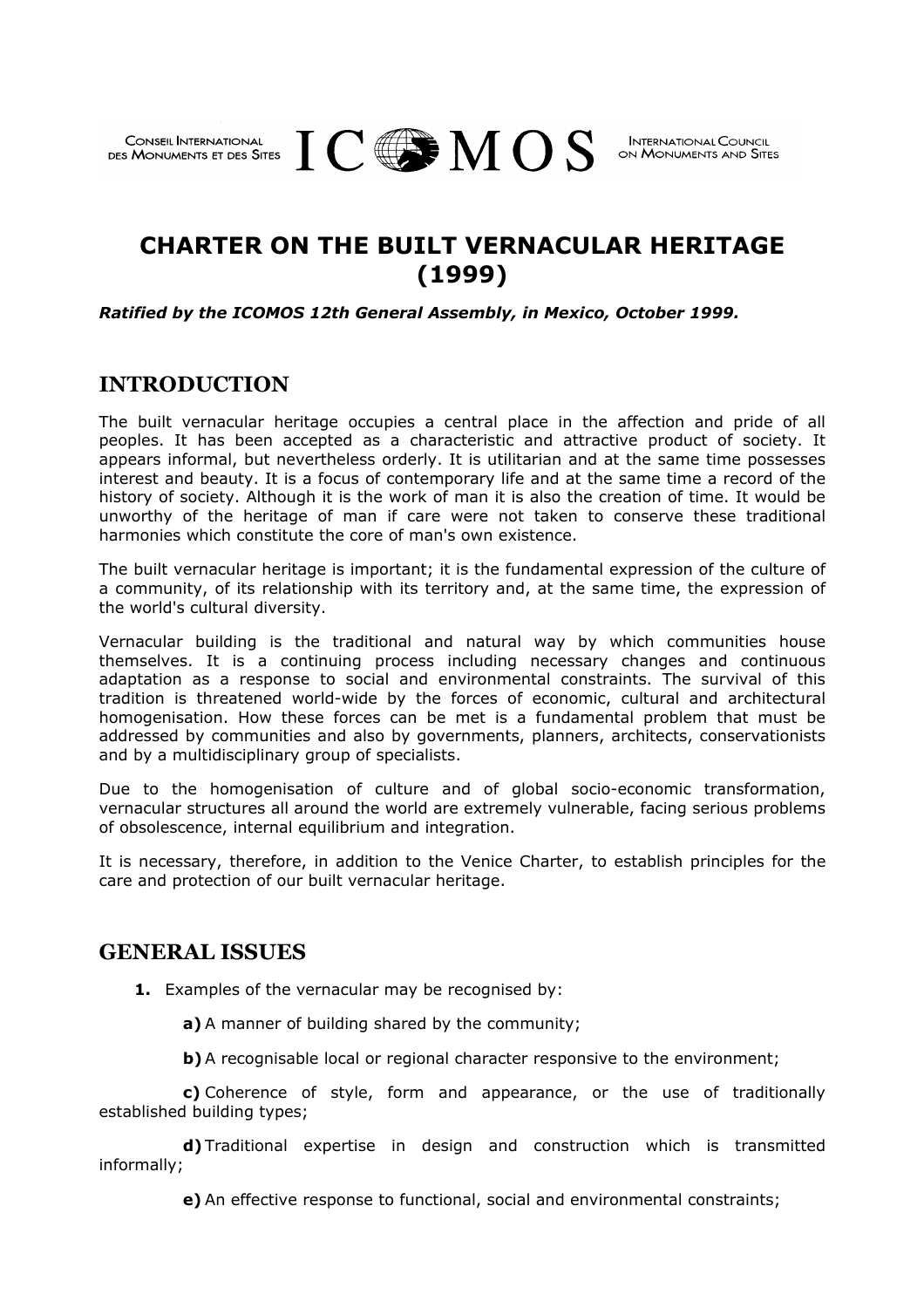**f)** The effective application of traditional construction systems and crafts.

**2.** The appreciation and successful protection of the vernacular heritage depend on the involvement and support of the community, continuing use and maintenance.

**3.** Governments and responsible authorities must recognise the right of all communities to maintain their living traditions, to protect these through all available legislative, administrative and financial means and to hand them down to future generations.

# **PRINCIPLES OF CONSERVATION**

**1.** The conservation of the built vernacular heritage must be carried out by multidisciplinary expertise while recognising the inevitability of change and development, and the need to respect the community's established cultural identity.

**2.** Contemporary work on vernacular buildings, groups and settlements should respect their cultural values and their traditional character.

**3.** The vernacular is only seldom represented by single structures, and it is best conserved by maintaining and preserving groups and settlements of a representative character, region by region.

**4.** The built vernacular heritage is an integral part of the cultural landscape and this relationship must be taken into consideration in the development of conservation approaches.

**5.** The vernacular embraces not only the physical form and fabric of buildings, structures and spaces, but the ways in which they are used and understood, and the traditions and the intangible associations which attach to them.

# **GUIDELINES IN PRACTICE**

**1.** Research and documentation

Any physical work on a vernacular structure should be cautious and should be preceded by a full analysis of its form and structure. This document should be lodged in a publicly accessible archive.

**2.** Siting, landscape and groups of buildings

Interventions to vernacular structures should be carried out in a manner which will respect and maintain the integrity of the siting, the relationship to the physical and cultural landscape, and of one structure to another.

**3.** Traditional building systems

The continuity of traditional building systems and craft skills associated with the vernacular is fundamental for vernacular expression, and essential for the repair and restoration of these structures. Such skills should be retained, recorded and passed on to new generations of craftsmen and builders in education and training.

**4.** Replacement of materials and parts

Alterations which legitimately respond to the demands of contemporary use should be effected by the introduction of materials which maintain a consistency of expression, appearance, texture and form throughout the structure and a consistency of building